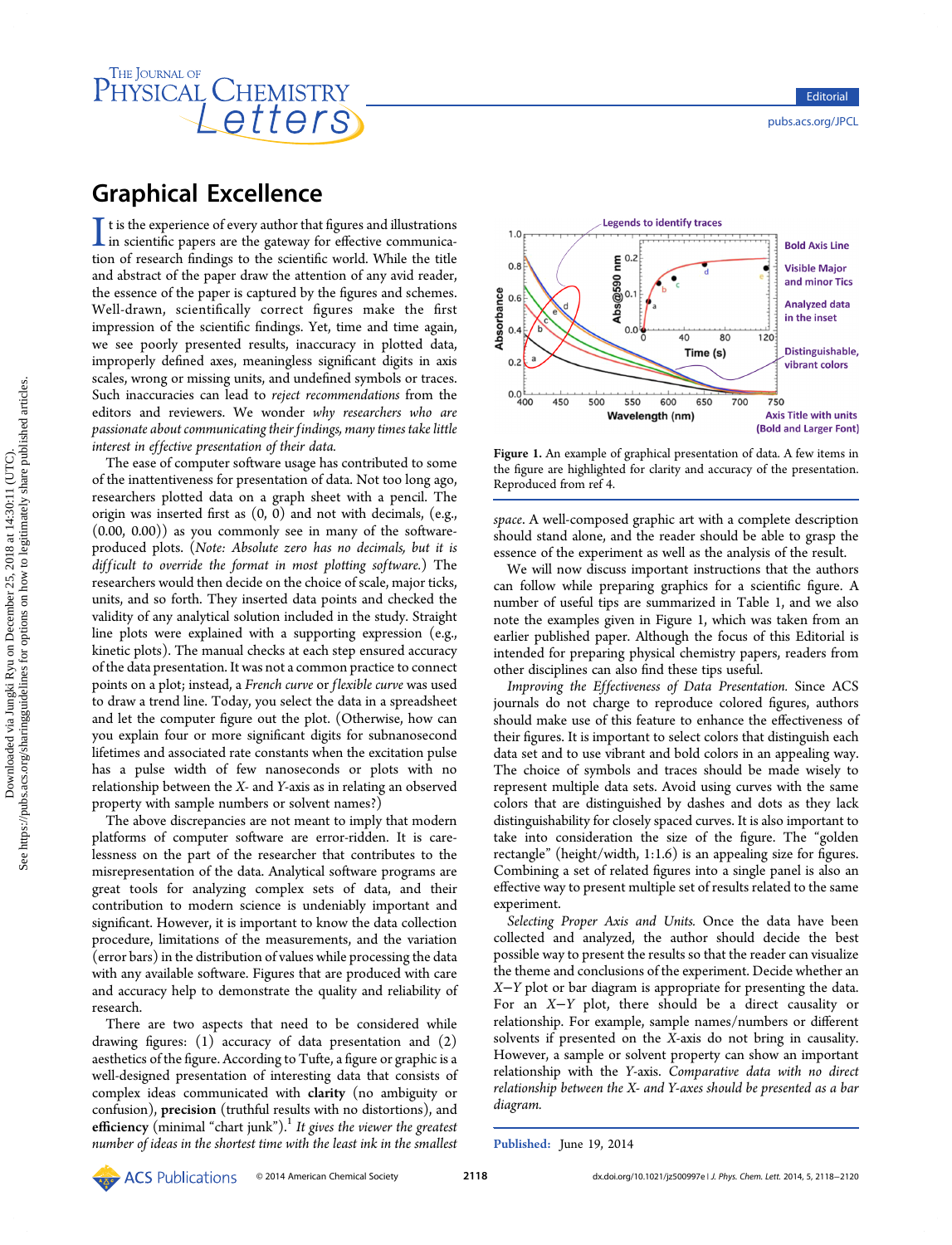# <span id="page-1-0"></span>Table 1. Tips for Drawing Effective Scientific Figures

|                      | Common problems/<br>misrepresentations                                           | Suggestions for correct format/presentation                                                                                                                                                                                                                                                                                                                               |
|----------------------|----------------------------------------------------------------------------------|---------------------------------------------------------------------------------------------------------------------------------------------------------------------------------------------------------------------------------------------------------------------------------------------------------------------------------------------------------------------------|
| Axis scale           | unreadable text                                                                  | Try to maintain the text font size of 18 or greater in the original drawing.                                                                                                                                                                                                                                                                                              |
|                      | axis crowded with text and<br>numbers                                            | Use major and minor ticks, and limit the number of entries on the scale (no more than five entries).                                                                                                                                                                                                                                                                      |
|                      | unnecessary significant dig-<br>its (e.g., 400.000 nm for a<br>wavelength scale) | Know the accuracy of the data measurement when determining significant digits.                                                                                                                                                                                                                                                                                            |
|                      | symbols in the text (ex: $\lambda$<br>(nm))                                      | Avoid symbols because they may have different definitions within the same field (e.g., $\lambda$ as a symbol for wavelength and reorganization<br>energy). For special cases when symbols are used as axis titles, they need to be defined in the caption (e.g., define $k_{\text{et}}$ in the title as a rate<br>constant of the electron or energy transfer).           |
|                      | missing scale on the Y-axis                                                      | The Y-axis scale (or scale bar) should be included for providing quantitative information. For example, having an absorbance scale lets<br>the readers know the absorptivity of the sample.                                                                                                                                                                               |
| Scientific<br>units  | missing units on the scale                                                       | When appropriate, the axis title should be accompanied by units (preferably SI unit nomenclature). Ratios, fractions, or logarithmic<br>numbers should not carry any units. Pay special attention to prefixes such as m (milli), $\mu$ (micro), n (nano), p (pico), etc.                                                                                                  |
|                      | Fraction or percentage?                                                          | Make sure the representation is accurate and explain the terms in the caption. For composition ratios, indicate wt/wt or vol/vol in the<br>caption.                                                                                                                                                                                                                       |
|                      | dimensionless units or in-<br>clusion of units                                   | Both wavelength/nm or wavelength (nm) are acceptable formats. The same format, however, should be used for all figures within the<br>manuscript.                                                                                                                                                                                                                          |
|                      | arbitrary/relative/normal-<br>ized scale                                         | Know the difference between these prefixes. They are not interchangeable. Explain the context in the caption.                                                                                                                                                                                                                                                             |
|                      | defining absorbance with<br>units $(au)$                                         | Absorbance is the logarithm of a ratio of intensities and hence does not have any units. (The same is true for pH.) Absorbance should be<br>represented by the numbers as recorded from the spectrophotometer. Do not refer to absorbance with au. An absorbance spectrum<br>presented without scale does not bring credibility to the data.                              |
| Plotting<br>data     | X-Y plot versus bar dia-<br>gram                                                 | Causality between $X-Y$ axes (direct relationship between X- and Y-variables) is needed. If there is no relationship (e.g., a catalytic<br>property representing different samples or an X-axis showing different solvents), the data should be presented as a bar diagram. The<br>axis should be defined with a property and not the name of the sample for $X-Y$ plots. |
|                      | complex 2-D and 3-D plots                                                        | Color plots are great for visual displays. Presentation of these plots should convey the science associated with the data clearly and<br>convincingly. Make sure the general readership is able to comprehend the complexity of the presented data.                                                                                                                       |
|                      | error bars                                                                       | Include error bars in the data points, and indicate in the caption the type of error (standard deviation, standard error, etc.) and whether<br>the error bars represent multiple measurements on the same sample or different samples. Describe the method of analysis in the<br>caption.                                                                                 |
|                      | trend line                                                                       | Know the difference between connecting the data points and drawing a smooth trend line. Make sure there are more than five points<br>when showing a trend in the experimental results. If the line is only meant to be a guide-to-the eye, indicate this in the caption.                                                                                                  |
|                      | unreadable scale bars in<br>electron micrographs                                 | Make sure there is a readable scale bar in every micrograph. If necessary, include the scale bar dimensions in the figure caption.                                                                                                                                                                                                                                        |
|                      | computer screen dump as<br>part of the figure                                    | While it is easy to copy and paste a screen dump, the figures are often blurred or the fonts not readable. Every modern instrument has<br>the capability to export data files, and the researchers should make use of it.                                                                                                                                                 |
| Data high-<br>lights | choice of colors                                                                 | Use bold and vibrant colors (black, blue, red, green) that distinctly show differences between the data points/traces.                                                                                                                                                                                                                                                    |
|                      | identifying traces with color<br>names                                           | Avoid identifying traces with color names in the caption. Color-blind researchers have difficulty in associating colors in the text with<br>those in traces. Each trace should be identified with a legend $(a,b,c$ etc.) so that when the graphic is reproduced on a B&W printer, they<br>can be identified properly.                                                    |
| Figure cap-<br>tion  | missing details                                                                  | The caption is an important part of the figure and should provide all of the details (e.g., concentrations, medium, temperature, and other<br>experimental conditions) Add a description of the analysis, if applicable.                                                                                                                                                  |
|                      | identifying individual traces<br>or data sets                                    | It is important that each trace is properly identified so that the reader can quickly capture the difference between data sets. Explain the<br>analysis used to fit the data.                                                                                                                                                                                             |
|                      | reproduced data                                                                  | If figures are reproduced from another paper, it should be properly credited in the caption and proper permissions should be obtained.                                                                                                                                                                                                                                    |

Mark the scale with major and minor ticks, and insert appropriate units. Use appropriate axes titles with scientifically acceptable units in bold letters. Logarithmic expressions used to derive the measured value (e.g., absorbance, pH, etc.) do not have any units. Do not present absorbance with au as can be seen in many recent publications. Use the same format of font size, color coordination, and representation in all of the figures in the paper. The text within the plots and insets should also be clearly readable, with the minimum font size no smaller than half that of the main text in the paper.

Error Bars. When presenting data, it is very important to communicate the accuracy of the measurements to the reader. Thus, tables of measurements should have error estimates, and figures should have error bars. When plotting primary data, such as spectra, transient absorption traces, cyclic voltammetry measurements, or temperature-programmed desorption data, it is acceptable to leave out the error bars (the errors associated with this type of data are usually small). However, error bars must be included for figures that present data derived from the primary measurements.

There are a variety of different ways of reporting errors, and the appropriate method depends on the data being presented. For example, in nanoparticle research, for plots of data versus particle size, it is common to use the standard deviation of the size as an error estimate (this gives the reader an idea about the range of sizes that contribute to the measurements). For data that represent an average of different measurements, the standard error (the standard deviation of the data divided by  $\sqrt{N}$ , where N is the number of measurements) or the 95% confidence limit (roughly  $2\times$  $2\times$  the standard error) should be used.<sup>2</sup> When the data being plotted are obtained from fitting experimental measurements, the standard error derived by the fitting program can be used. The type of error being used should be given in the figure caption. In some cases, the errors are very small, so that they are smaller than the size of the symbols used in the figure. In this case, a statement to this effect should be included in the figure caption.

Sometimes, the errors generated from fitting programs can seem unreasonably large or unreasonably small. If it does not look right, then you can vary the parameters in the fitting